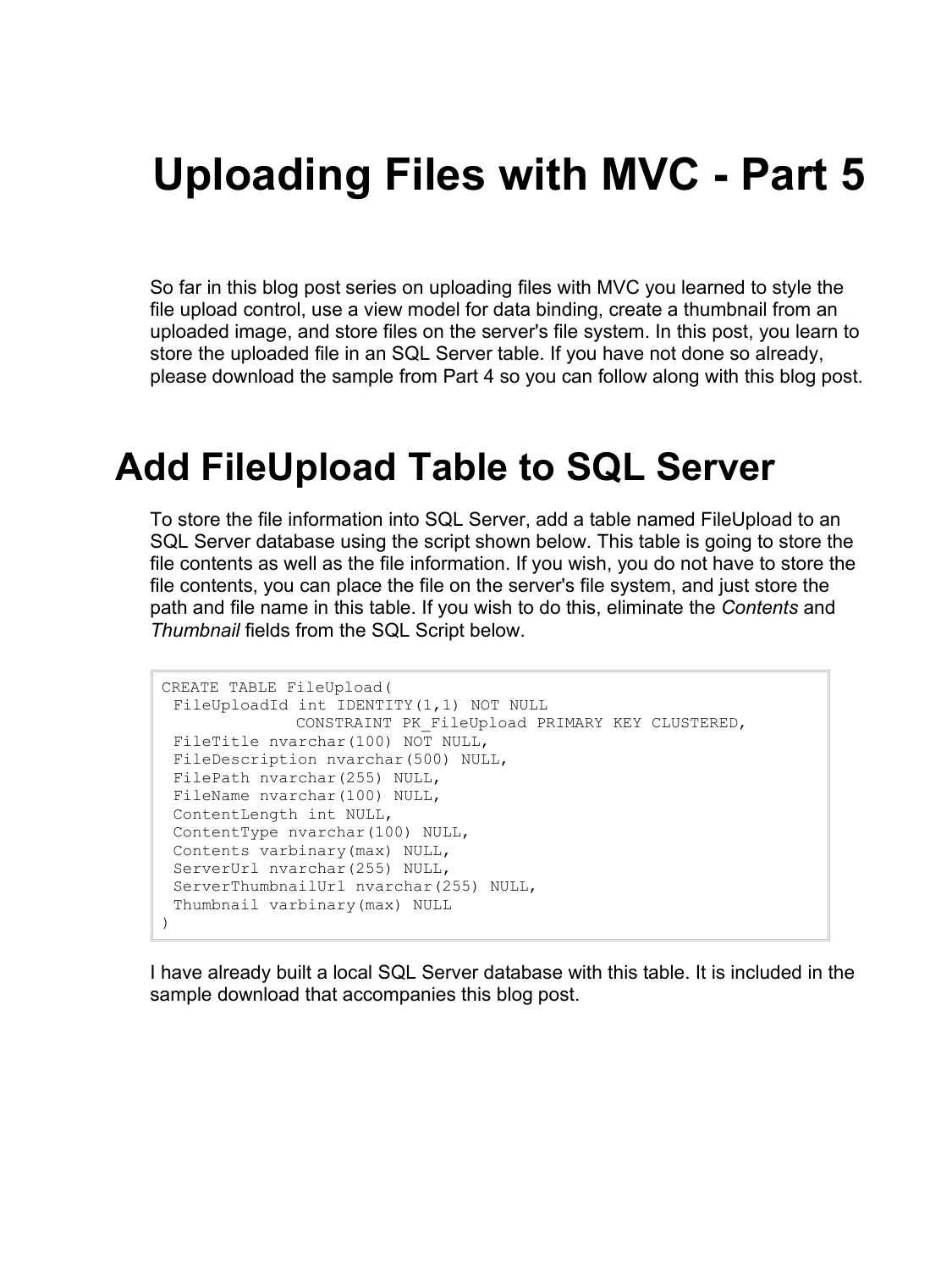## **Add Entity Framework**

If you have not already done so, add the Entity Framework to your MVC application. Open the Web.config file and add a section named <connectionStrings> in the <appSettings> section if you don't already have it. Set the Server attribute to the name of your SQL Server machine name, and the Database attribute to the database name where you created the FileUpload table.

```
<connectionStrings>
  <add name="FileUploadDB"
       connectionString="Server=Localhost;
                          Database=FileUploadSample;
                         Integrated Security=Yes;
                         MultipleActiveResultSets=true"
        providerName="System.Data.SqlClient" />
</connectionStrings>
```
If you are using the local SQL Server database supplied with this blog post, you can use the following connection string. Just modify the path to the location of the FileUploadSample.mdf.

```
Server=(localdb)\MSSQLLocalDB;
Database=FileUploadSample;
AttachDbFilename=D:\Samples\FileUploadSample.mdf;
MultipleActiveResultSets=true
```
### **Add Database Context Class**

To store data in SQL Server, you need a database context class. In the \Models folder add a new file named **FileUploadDB.cs**. Add the following code within this file.

```
using System.Data.Entity;
namespace FileUploadSamples.Models
{
  public partial class FileUploadDB : DbContext
\{ public FileUploadDB() : base("name=FileUploadDB") { }
     public virtual DbSet<FileUpload> FileUploads { get; set; }
   }
}
```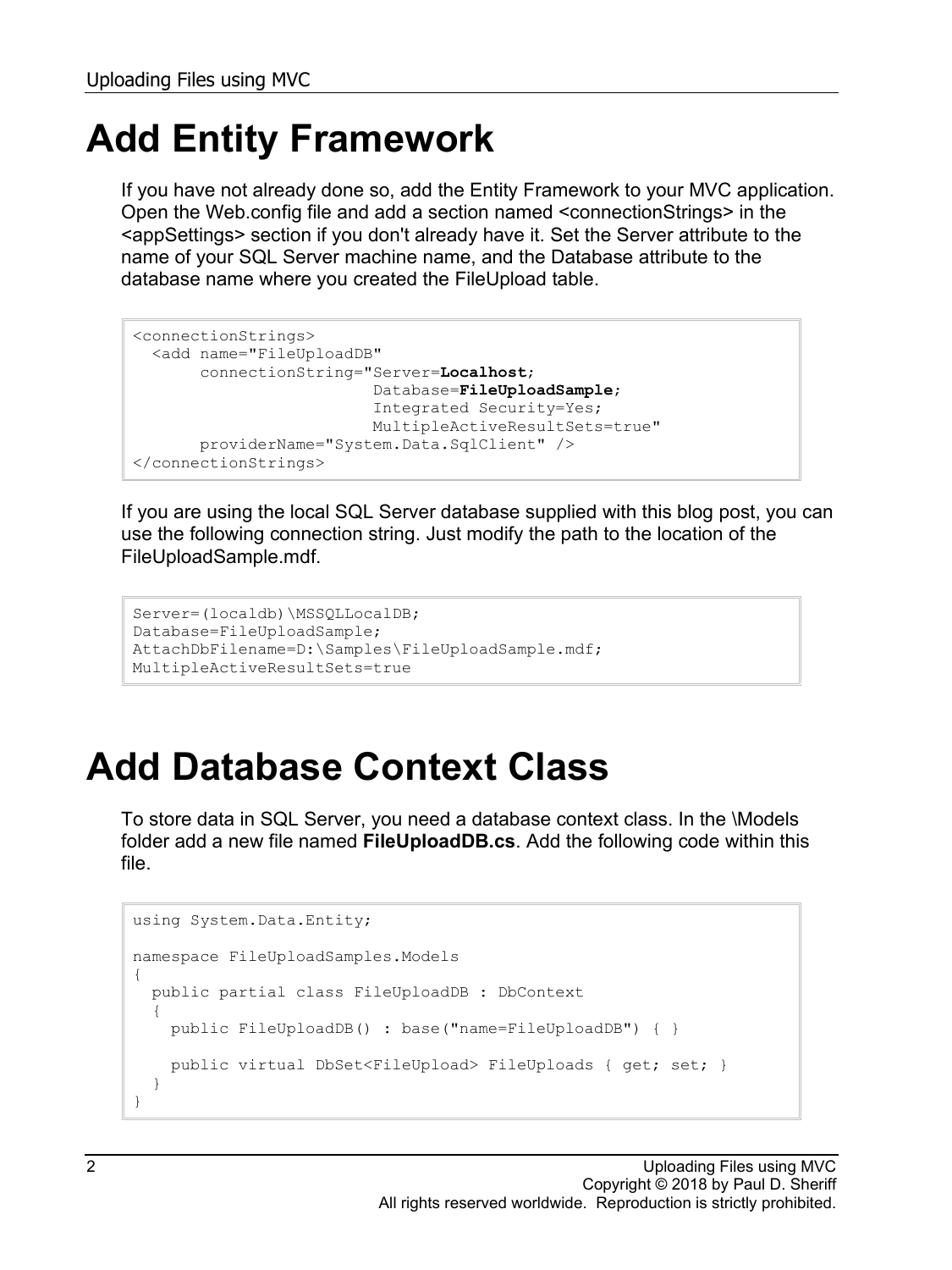The class inherits the DbContext class from the System.Data.Entity namespace. Create a constructor that calls the base class' constructor and pass in the name of the connection string you added to the connectionStrings element in the Web.config file. Add a property named *FileUploads* of the type DbSet<FileUpload>. A DbSet class is used to perform CRUD operations on a table via a class that has the appropriate EF attributes added. See Part 2 of this blog post for an example of the FileUpload class or look in the samples download.

#### **Add Method to View Model**

Add a new method to your view model class to save the file information to SQL Server. Name this new method SaveToSQLServer() and add the code shown below.

```
protected void SaveToSQLServer()
{
   FileUploadDB db = null;
  try {
    using (db = new FileUploadDB()) {
      // Add file upload info object
      db.FileUploads.Add(FileUploadInfo);
      // Store into SQL Server
       db.SaveChanges();
     }
   }
   catch (Exception ex) {
     System.Diagnostics.Debug.WriteLine(ex.ToString());
   }
}
```
The SaveToSQLServer() method creates an instance of the FileUploadDB database context class. It adds the new FileUpload object to the FileUploads collection and calls the SaveChanges() method. This method executes an INSERT statement into the database and saves the new file information into the FileUpload table. Call this new method from the Save() method in your view model.

### **Summary**

In this blog post you created a table in SQL Server to hold the uploaded file's information. The columns in this table match the FileUpload class you created in Part 2 of this blog post series. You created an Entity Framework database context